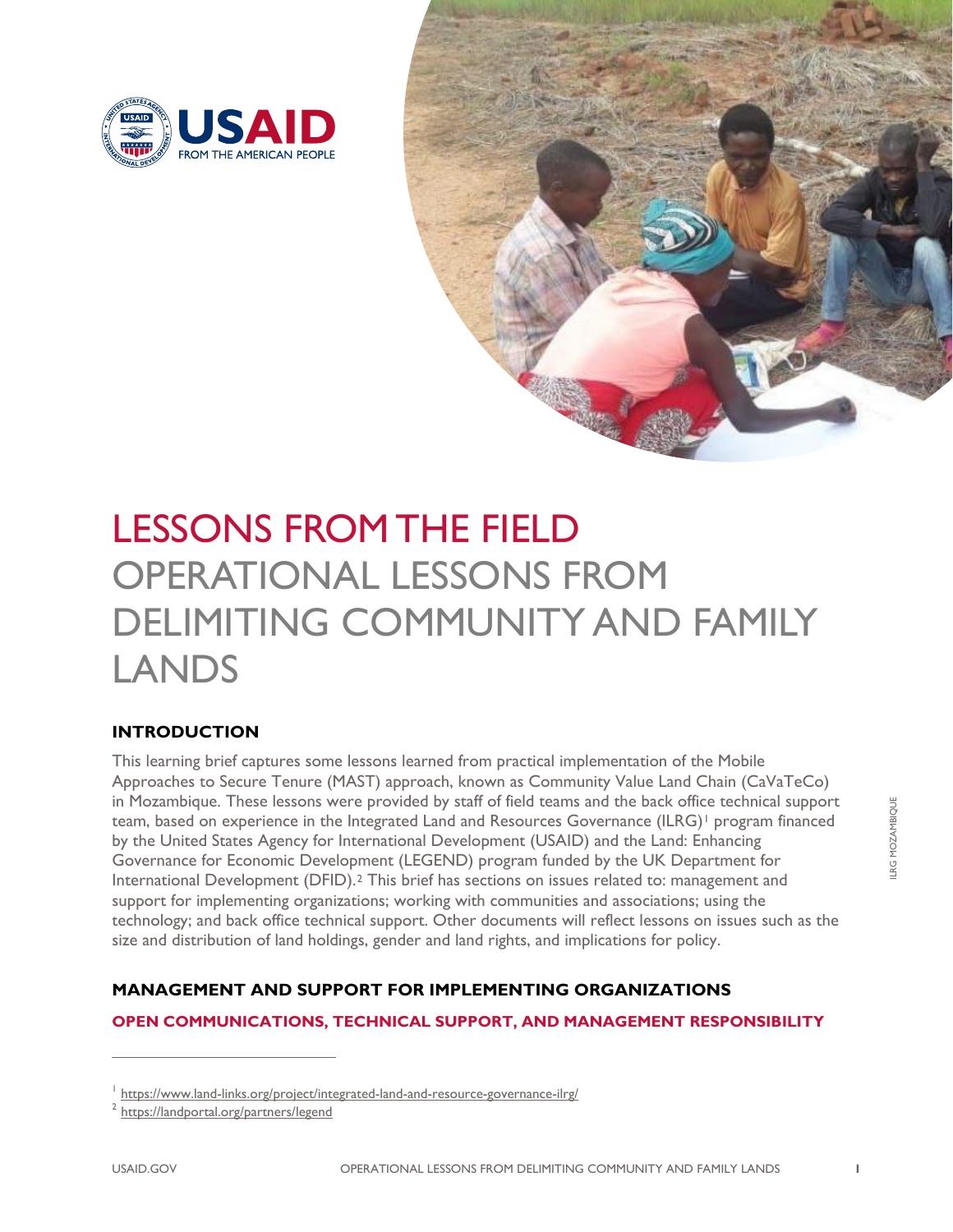The CaVaTeCo/MAST approach relies on having a specialist agency that provides technical support to other organizations that implement the field work directly with communities. ILRG has a strong back office technical team which provides support to implementing parters in such areas as technical training, sourcing equipment, design of digital forms, production of maps, general technical backstopping, and quality control. This support may be required simultaneously by several independent organizations working in multiple locations that may be hundreds of kilometers apart. The back office technical team must be able to provide ongoing long distance support to each organisation's managers and field teams.

Although activities begin with intensive training, frequent communications by phone, Skype, teleconferencing, and email are extremely important, especially when supporting field teams who are new to the approach and the methods. Because the CaVaTeCo/MAST approach is new and expanding into new locations, the management of an implementing organization is also often new to the process, so they cannot provide their own field staff with the required technical support. Initial technical assistance can involve nearly daily communications between the technical team and the field team supervisor on immediate day-to-day issues such as clarification on points of the Land Law, use and submission of digital forms, and correction of mistakes in making sketch maps. This support often involves helping field supervisors understand the technical process sufficiently well to manage their own field teams. If field supervisors or staff have doubts, they need to be comfortable directly contacting the back office team to raise issues, ask questions, and make suggestions.

Management, in turn, has to be comfortable with their field staff getting this support from the specialist agency. Management of the implementing organization has to be involved so that they can learn enough about the technical process to supervise their own field staff, ensure high quality, and incorporate the

approach as part of their organization's portfolio. If the back office team notes repeated performance problems with a particular field team member, or that a problem that reoccurs with many team members, they must alert the organization's management and agree on how to fix the situation.

## **COMPLEMENTARY SKILLS AND ONGOING TRAINING FOR FIELD TEAMS**

Field supervisors and staff need broad knowledge of a range of themes, supported by various skills. The CaVaTeCo approach involves general awareness raising about land rights; training on the legal framework; the establishment and ongoing capacity building of community land associations; the use of technology including tablets, GPS devices, and satellite imagery; gender sensitivity and an ability to train people on gender; and engagement with government and investors. This can be too much to expect any single field team member to quickly assimilate.

The activities have addressed this challenge in a couple of ways. First, there is an important element of "just-in-time" training. Field teams do not have to understand the details of all the necessary information and skills right from the start; these can be introduced through sequenced training in specific content and skills just when they are actually needed. The team from one ILRG partner found it useful to have two intensive training sessions of four or five days each for field



Community member on delimitation team, identifying and sketching family parcels ILRG MOZAMBIQUE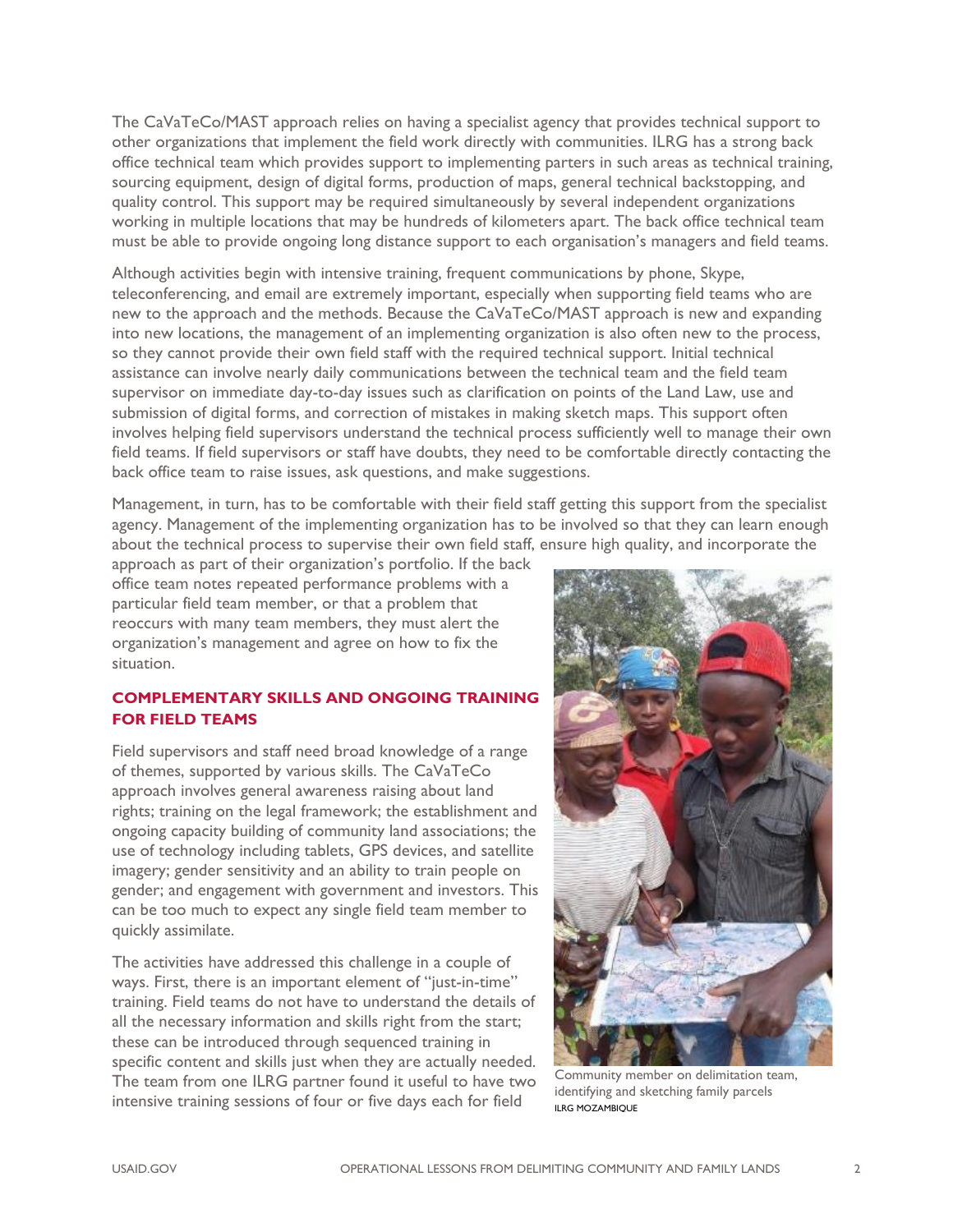teams at key moments, supported by ongoing technical support by electronic communications. The first training introduces the overall approach and methodology, key aspects of the legal framework regarding community and family land rights, roles of community associations, and basic use of technology (especially filling in Open Data Kit [ODK] forms on tablets and use of satellite imagery). This is followed up with continual backstopping from supervisors and the central technical team. After a few months, when communities have formed their associations and are more aware of their rights, the field teams participate in training on how to delimit family parcels. Once again, this training is followed by ongoing backstopping.

Second, specialization amongst team members is valuable. During the first phase of the first activity, field staff shared all key duties in a jack-of-all-trades approach. After reflecting on this, partners split up their team into two units operating in parallel: some focused on associations (including establishment and ongoing capacity building) and others did the delimitation of parcels. While both units should have a good understanding of one another's work, this seems to be a useful division that allows the organization to identify people who have skills particularly suited to one or the other emphasis.

# **WORKING WITH COMMUNITIES AND ASSOCIATIONS**

# **COMMUNITY MEMBERS IMPLEMENT THE MAPPING THEMSELVES GIVEN THE TOOLS AND TRAINING**

Community members can play central roles in field teams. Initially, teams were comprised largely of university graduates from outside the participating communities. There was some effort to recruit people with training in geography, GIS, and other relevant technical skills. After some time, however, it became clear that professional training in geography or GIS is not needed; indeed, one of the strengths of the methodology is that even those with no formal education can learn to use the tools.

The team began recruiting community members as team members, especially for the process of delimitation. It became clear that there are always young women and men in the communities who can quickly learn to use tablets, GPS devices, and satellite imagery. Further, once divided into sub-teams of two under a supervisor, they can guide fellow community members in the process of delimiting



Confirming details of parcels during public adjudication ILRG MOZAMBIQUE

hundreds of parcels. Quality control and constant feedback are important to motivate these new team members, many of whom may never have previously held a formal job.

This lends credibility to the process, while also ensuring that there are people in each community who know every aspect of the methodology in detail. There are some quality issues, but the back office team found that the type and number of mistakes is similar to those made by university graduates. While this offers employment opportunities to some community members, it also saves money for the activity. Community members with 11th or 12<sup>th</sup> grade education who are living in their

own homes can be employed for significantly less than university graduates, who generally require a higher salary and a housing subsidy.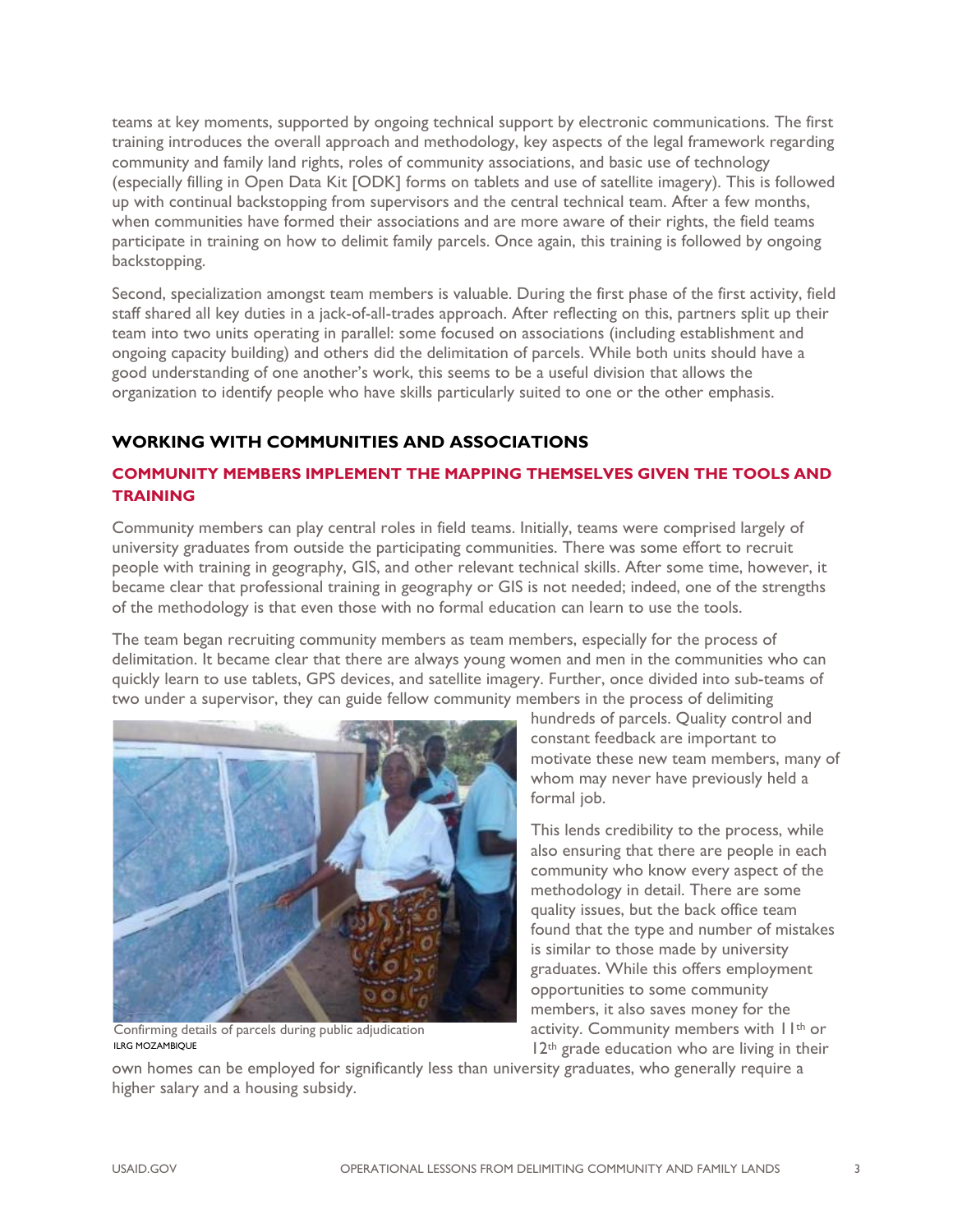#### **LEGAL ASSOCIATIONS HAVE CLEAR ADVANTAGES OVER INFORMAL GROUPS**

Many activities work with informal groups. While these can be useful vehicles at times, associations bring the advantages of being legal entities, recognized by government and the state. As legal entities, associations can do things that informal groups cannot, such as open bank accounts or undertake legal processes like delimitation on behalf of the community. In addition, recognition by government, beginning with letters of recognition from district government and ending with publication of the association's statutes in the national government gazette, encourages government to take associations more seriously. For example, representatives of associations in Ile District have been invited to participate in the *Conselho Consultivo da Localidade* (Local Advisory Council)*,* thus demonstrating an elevated status for these communities with district authorities. On the other hand, while the process of getting recognition from district government is simple, rapid, and inexpensive, the requirement to publish statutes in the gazette is cumbersome and expensive. Publication costs over US\$400 for each association and requires submission of material at the provincial level.

## **ASSOCIATIONS NEED LONG-TERM SUPPORT IN ADDRESSING COMPLEX SOCIAL AND ECONOMIC CHALLENGES**

Although they are designed to represent the entire community, some associations quickly devolve into small groups of eight or 10 members who actually do almost all of the work. Even in matrilineal areas, where nearly two-thirds of title holders are women, these associations tend to be dominated by men. Women are marginalized through a combination of existing gender biases. The team members can unintentionally reinforce this negative trend if, as sometimes happens, they only emphasize the technical aspects of legal training and delimitation and underplay the social issues. In most communities, there is widespread engagement in the delimitation of family parcels, but much less in the day-to-day work of the association itself, such as planning additional future activities.

This is a common problem in groups that rely on unpaid work by resource-poor community members, and one that is seen in initiatives far beyond those focused on land rights. The situation underscores the need to have some team members who are versed in engaging communities on complex social issues such as power imbalances and gender equity and in building the capacity of associations as representative bodies, while other team members focus on the relatively simple technical process of delimitation and registration of land rights. In fact, support to associations in addressing social issues

should preferably continue long after initial registration of parcels is completed.

# **ACTIVE ENGAGEMENT BY COMMUNITY LEADERS AND GOVERNMENT IS VALUABLE**

The teams emphasized collaboration with leadership at all levels, starting with meetings to introduce activities, both with district administrative authorities and with traditional leaders in communities. The teams kept all levels of leadership fully informed of progress throughout the activity. In return, government and community leaders often play valuable roles. They can help to introduce the activity process and explain it to communities. In some communities,



Traditional leaders play a central role in introducing and supporting the process ILRG MOZAMBIQUE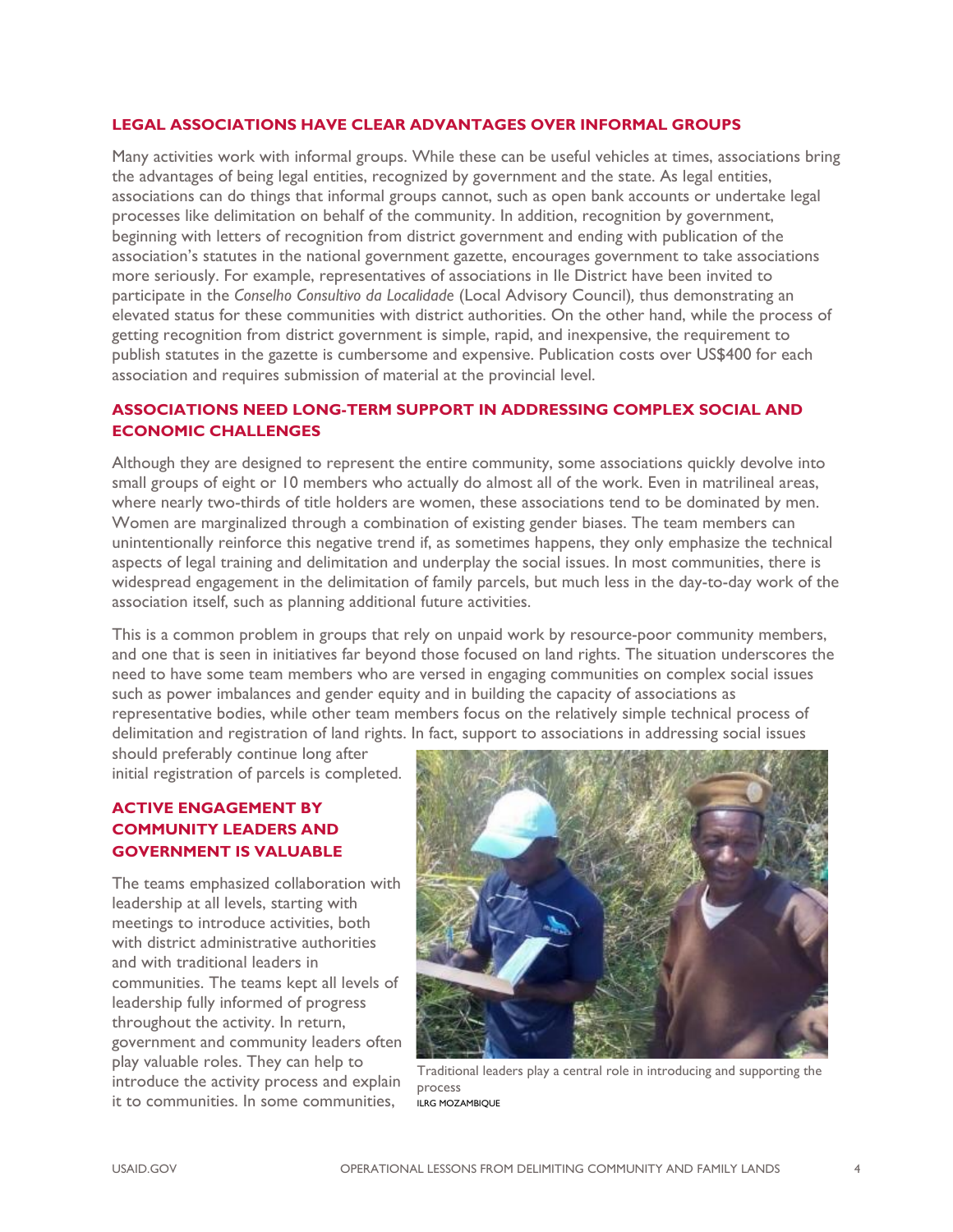third parties tried to sabotage the activity, claiming that the delimitation work would result in landowners losing their land to investors. In these situations, government and community leadership were very active in helping provide accurate and supportive information.

# **PARTICIPATION IS VOLUNTARY, AND MANY PEOPLE REQUEST INCLUSION AFTER INITIAL RELUCTANCE**

It is vital to clearly explain in the initial awareness-raising phase that participation in the process of delimitation, both by entire communities and by individuals and families within a given community, is totally voluntary. The field teams must help community members to understand the activity objectives, their rights under the law, and the technical process being used. However, in no case do field teams insist that anyone participate.

ILRG found three communities and dozens of families initially refused to delimit land, almost always because they were being told (incorrectly) by others that anyone who delimited their land would later lose it. This misinformation claimed that the delimitation and registration process was a ploy for investors to steal land. In these cases, the delimitation teams explained the process again, usually in collaboration with district government, and then passed over the land of those who still did not want to participate. In most cases, as the activity progressed and the objectors saw that their neighbors were holding declarations of land rights without having lost their land, those who sat out the process approached the field team and asked to be included after all.

#### **ADJUSTING LAND RIGHTS TO ENABLE COMMUNITY PROJECTS**

Some activities bring unique requirements. In addition to delimitation of existing community borders and family parcels, one ILRG activity involved the additional step of facilitating discussions among community members regarding how they might adjust existing land rights to make way for community investments. In this case, a company had offered to build small earthen dams and micro-irrigation systems for use by the communities. These dam systems would flood some land while making the land covered by the irrigation system much more valuable. The ILRG activity therefore started by mapping pre-existing rights, then identifying which parcels belonging to which owners would be affected. Based on this, the district government facilitated discussions and worked with rights holders to produce inventories of assets that would be affected by the dams.

**Distance** 00132

During this process, the emphasis of the government and the community was predominantly on calculating the financial costs for

In Hamela community, the areas covered by the proposed dam (in blue) and irrigation system (in red) would overlap many existing family parcels (boundaries in yellow)

voluntary relocation of affected rights holders. Important considerations in the future would identify additional options, such as identification of non-irrigable land to replace land lost (e.g. for construction of housing) as well as offers of some high-value irrigable land in exchange for loss of land. A similar process of documenting pre-existing rights should be done before reallocation of land for other community uses, such as construction of schools, clinics and roads.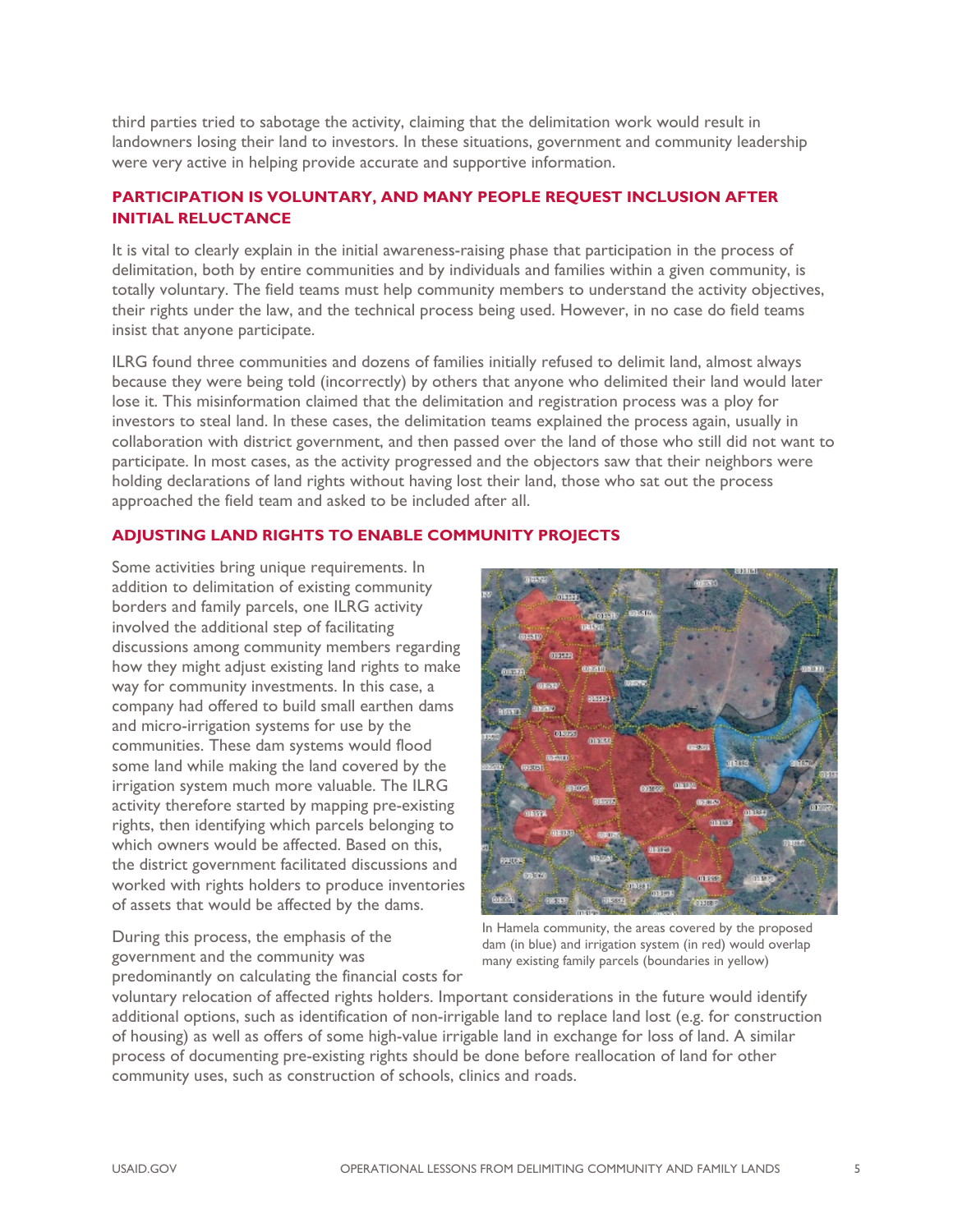# **USING THE TECHNOLOGY**

# **PARTICIPATORY MAPPING CAN INVOLVE TABLETS, GPS DEVICES, AND SATELLITE IMAGERY**

For many years, "participatory mapping" has meant people using local materials, or perhaps flip charts and markers, to represent their interpretation of the physical, social, and economic aspects of their communities. This is a very important process which can help to reveal commonalities and differences in understanding and in interpretation between men and women, or between young and old.



Community members identify parcel boundaries on A3 satellite imagery ILRG MOZAMBIOLIF

However, ILRG experience clearly shows that technologies that are completely new to many communities can also be used in ways that are highly participatory, and that can deepenpeople's understanding of their own communities and improve their interactions with government, civil society and private sector stakeholders. In the CaVeTeCo approach, team members use tablets with ODK[3](#page-5-0) forms and simple GPS units to gather data on communities, on rights holders, and on their land parcels. While hand-drawn maps are used early in the process to help groups of

men, women, and youth share their perceptions about land and natural resources, high-resolution satellite imagery is introduced during delimitation of community boundaries and of family land parcels. It is clear that rural Mozambicans of all ages and all educational backgrounds quickly learn to use the technology. Within five to 10 minutes of seeing high-resolution satellite imagery for the first time, even the elderly and those with no formal education usually learn to identify physical features such as rivers, roads, pathways, buildings, and trees, and to use these to recognize many of the boundaries of their communities and even of specific fields. This helps guarantee quality, enabling triangulation as neighbors confirm one another's boundaries, and builds a strong sense of ownership over the process and the results. Using USAID and DFID funding, residents of more than 30 communities and farming blocks have mapped out over 15,000 family parcels.

Basic information on title holders, parcels, and witnesses is recorded in receipt books, and rights holders receive carbon copies of the receipts. This ensures that rights holders immediately have a document confirming their participation while they wait for the process to conclude.

During delimitation of community boundaries and of family parcels, the field team works with rights holders and witnesses to draw sketch maps identifying boundaries directly on the paper maps. The team must then scan and submit these sketch maps to the back office technical team. This enables triangulation of information from GPS coordinates and maps.

<span id="page-5-0"></span><sup>3</sup> https://docs.opendatakit.org/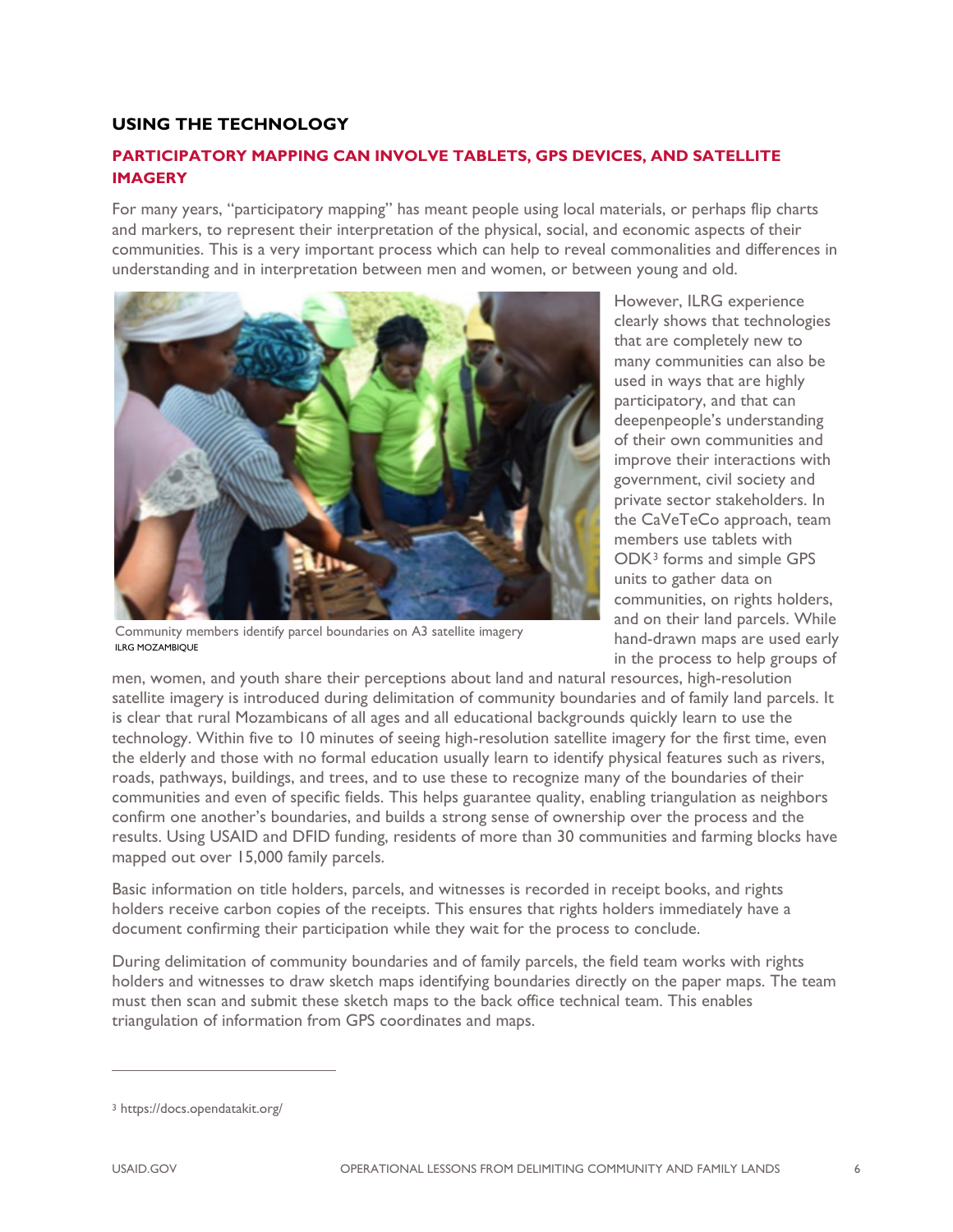The technical team then produces poster-sized maps showing all parcels and lists with details of rights holders. These are displayed publicly in central locations in the community so that people can review the personal data and parcel boundaries. Anyone may identify a mistake or raise an objection; these must be sorted out before the process for the parcel in question can be finalized. When details for parcels and their rights holders are approved, the technical team produces final poster maps showing all parcels in



Fatima Nhamussa using her association's map to show the location of her parcels ILRG MOZAMBIQUE

the community, along with a printed and laminated Declaration of Land Rights for each parcel. Each declaration includes the names of titleholders, witnesses, and community leaders, as well as a close-up image of the parcel and another image showing the parcel's location in the community.

The community association retains the hard copy sketch maps used in delimiting all parcels, as well as the poster maps and details of all titleholders. This increases the sense of community ownership over the key tools that were used by rights holders, witnesses and community leaders during the process. It also means that they have have immediate access to the original maps for subsequent land allocation, dispute resolution and for future updates.



#### **PAPER MAPS ARE WORTH THE COST AND EFFORT**

Example of a 1:2,000 scale map used for delimitation of family parcels

Field teams use satellite imagery printed on A3 paper (29  $\times$  42 cm or 11.69  $\times$  16.53 in); at a scale of 1:2,000 or so, each map covers about 15 hectares. This resolution is good enough for users to identify individual trees, paths, buildings, and fields. It is possible to display maps and capture GPS coordinates on tablets without using paper maps. Also, the cost of printing hundreds of color maps is a significant part of the budget, and there are logistical issues in getting them to field teams. However, experience has shown that these paper maps are worth the cost.

A single A3 map is about six times larger than the screen of a digital map on a tablet. This enables

several community members to gather around and discuss what they see. It also allows users to see the wider area around a given field, tree, or house, which can make it far easier for them to understand exactly what they are looking at and to point out features and boundaries. The technical team uses boundaries sketched on the paper maps to triangulate with GPS coordinates sent in using ODK forms. Finally, the maps remain the property of the association, giving them a visual tool that clearly shows all the work they have done. These maps can be used in conflict resolution, in discussions about planning the use of community land and natural resources, and in any future allocations of land.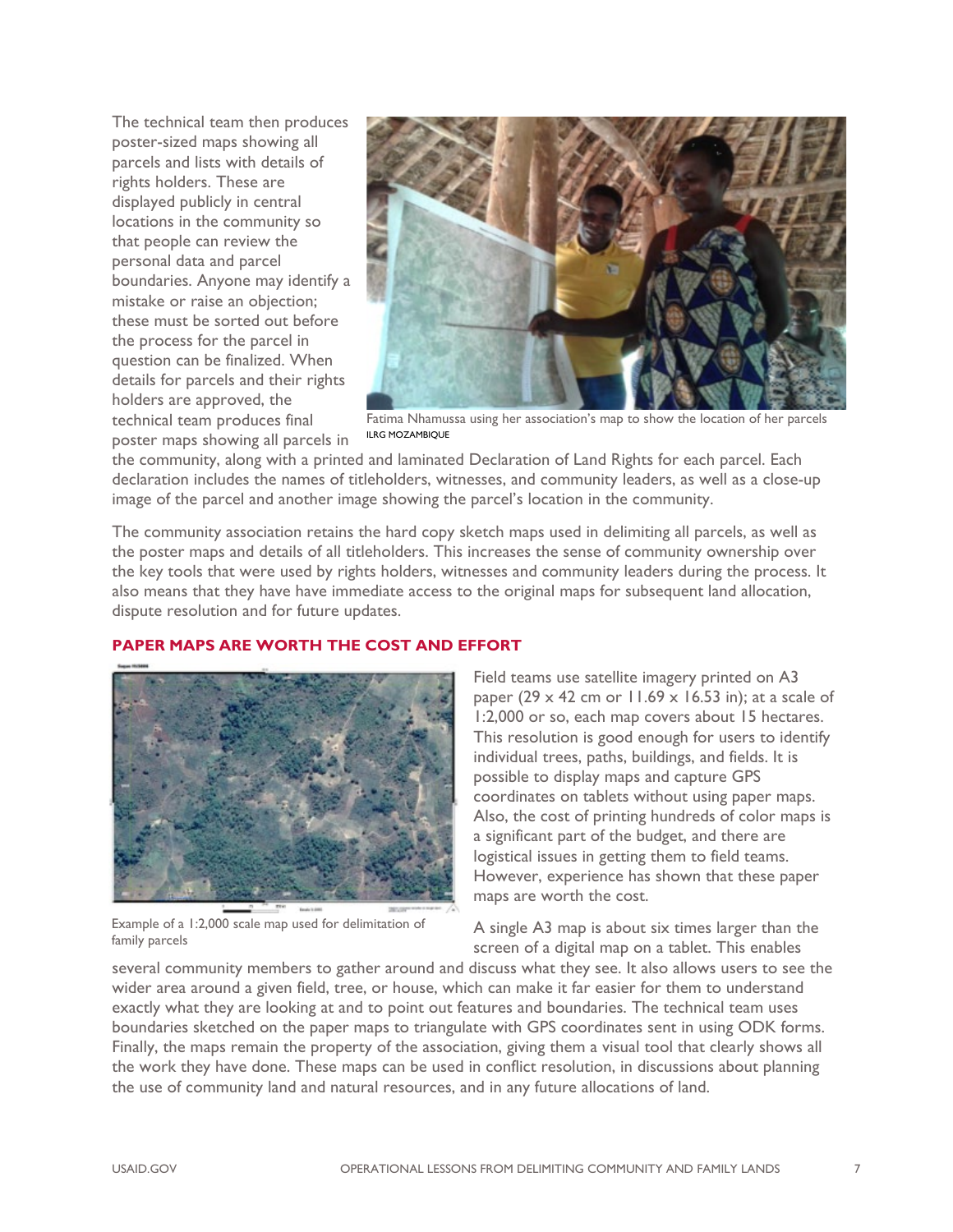## **KEEPING TEAMS SUPPLIED WITH MAPS AND FUNCTIONAL EQUIPMENT CAN BE A CHALLENGE**

The sourcing, supply, and maintenance of equipment can be challenging. Tablets are relatively easy to source locally in Mozambique, but the inexpensive (US\$120 each) handheld GPS devices must be imported.

The process of delimitation of family parcels often lasts four to six weeks in a single community. Tablets and GPS devices hold enough charge for a full day but need to be recharged at night. Since many communities have no access to electricity, this can be a problem for field teams that are camping out for extended periods. Solar panels connected to batteries enable recharging of equipment (and provide light to the teams at night) but most systems available on the Mozambican market are either of dubious quality or are very expensive.

The process of delimiting a single community and family parcel boundaries paper can often require 100 or more printed maps. Printing is expensive; printing an A3 color map in Maputo costs about 5 meticais (about US\$0.08), compared to about 60 meticais (about US\$1.00) in many places in the north, such as Nampula. ILRG decided to print large runs of maps in Maputo and send them to field teams. While this takes extra time, it saves money and also enables the back office team to control print quality. In this context, printing and shipping large numbers of maps seems preferable to printing large numbers of maps locally. While printing of paper maps may not be feasible in situations where there is little or no donor funding available, ILRG recommends printing maps where possible because, as mentioned above, they are valuable tools for use with community members.

Still, field teams must have access to an A3 printer that can print smaller numbers of maps. They may find it necessary to reprint a few maps if the originals are damaged, or may discover that some maps were not included in the original print run. Most field teams find it better to use inkjet rather than laserjet; it is easier to writing and make sketches of boundaries on the former.

The field team must also be able to scan and submit sketch maps to the back office technical team that will digitize boundary details. This can also be costly; in the rare cases where a private business has an A3 scanner, they have charged 60 meticais (US\$1.00, the same as for printing in full color) just for scanning.

Given the importance of paper maps and the logistical and budgetary implications, selection of a printer/scanner is important. Managers must compare costs of toner cartridges, reliability of the machine, and access to someone with techncial capacity to make any repairs beyond simple maintenance.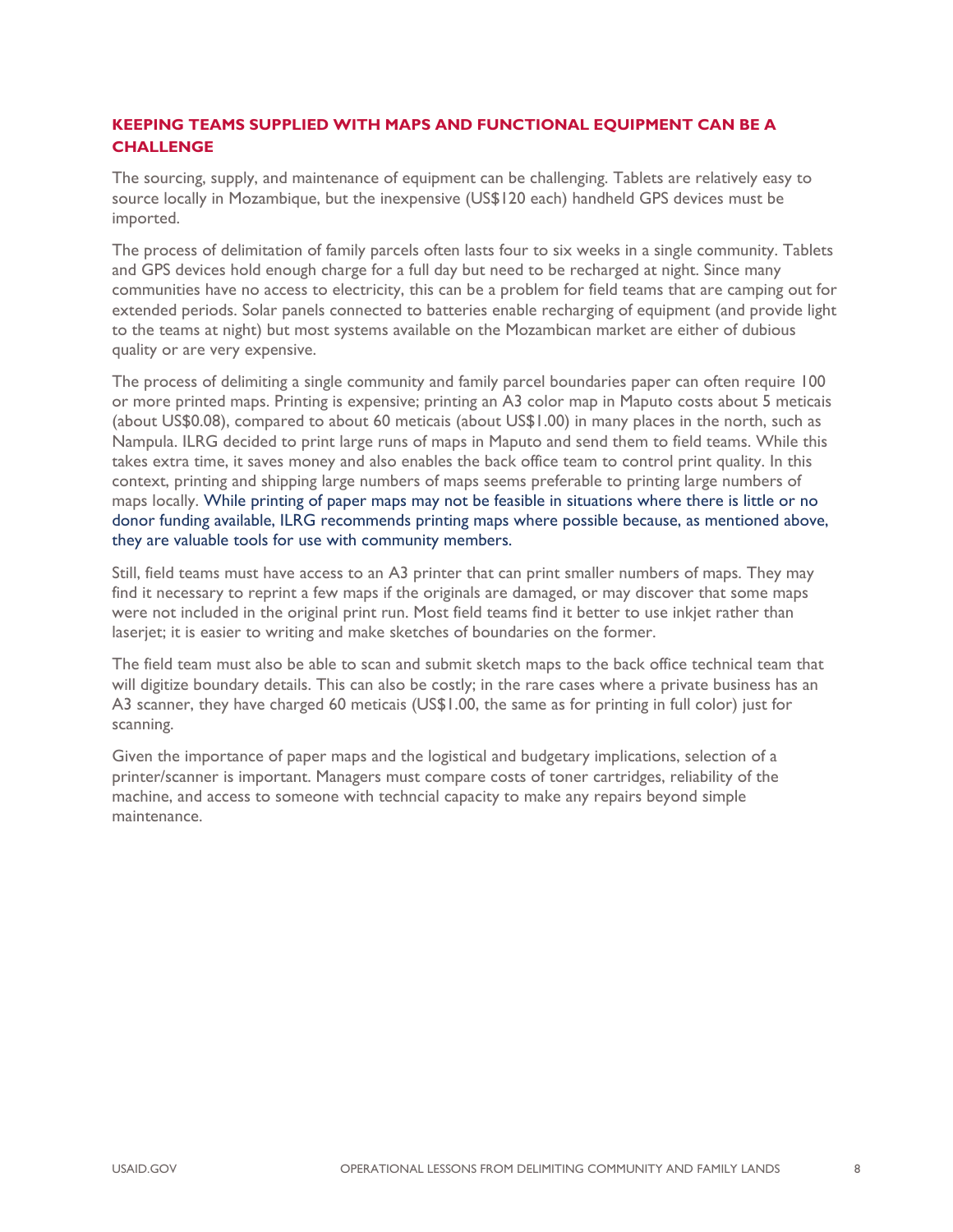## **THE TRANSPARENT PROCESS AND PRINTED DECLARATIONS PROVIDE IMMEDIATE BENEFITS**

Experience clearly shows that delimitation of family lands, documented in printed Declarations of Land Rights that are distributed to rights holders for every family parcel, brings immediate benefits. The most frequent benefit, noted by community members and community leaders alike, is a significant reduction in conflict. Most community leaders run public dispute resolution meetings every week or two. Many people have remarked that, prior to delimitation work, well over half of the cases involved land disputes amongst neighbors; after delimitation, the number of disputes over land drops to virtually zero.

040006-0684 Associação Oweherera Orera DECLARAÇÃO DE AQUISIÇÃO DE DIREITO DE USO E APROVEITAMENTO DE TERRA POR OCUPAÇÃO



Printed declaration with details of the rights holder, the parcel, and witnesses

The laminated declarations have information on the rights holder, the parcel's size and location, and the witnesses, the representative of the association and the traditional leader (who can all testify that the rights holder has indeed established rights based on occupation, in line with the law). All this data is also housed in a central database accessible by the community association.

#### **ONGOING UPDATING OF LAND RIGHTS IS ESSENTIAL**

To be truly functional, the system must allow the ongoing capture of changes to land rights. Landowners may decide to join up or subdivide their parcels; they may transfer parcels to others; they may die and leave land to their heirs. These sorts of changes must be reflected in the declarations held by the rights holders, in the data held by the community association, and in the central database. The activities to date focused on initial registration of rights and have not yet included this element of routine updating. However, within months of initial registration of rights, there have been many dozens of requests from multiple communities to update data. Developing routine maintenance protocols will be part of future investment. Some of this may be quite simple, involving submission of new data via ODK forms. Other work may require a field team member to revisit the area. This could be done, for example, as an annual event or whenever there is a sufficient number of parcels to be sub-divided or new parcels to be delimited. This function could be fulfilled by one or more of the community members who served on the team that did the initial delimitations. They have the experience and can easily update personal details, take new coordinates, and submit information. Neighboring communities could be clustered to reduce the costs even further. This would be far less exensive than having government topographers make the journey out from provincial capitals, with all their associated costs of higher salaries, travel, per diems and lodging.

#### **BACK OFFICE TECHNICAL SUPPORT**

#### **TEAM ROLES IN A SPECIALIST TECHNICAL SUPPORT ORGANIZATION**

As noted above, the back office technical team works for an independent organization, usually supporting several organizations that are simultaneously implementing independent activities. This back office technical team has multiple roles including:

• Elaboration of the overall concept and methodology of the CaVaTeCo/MAST approach;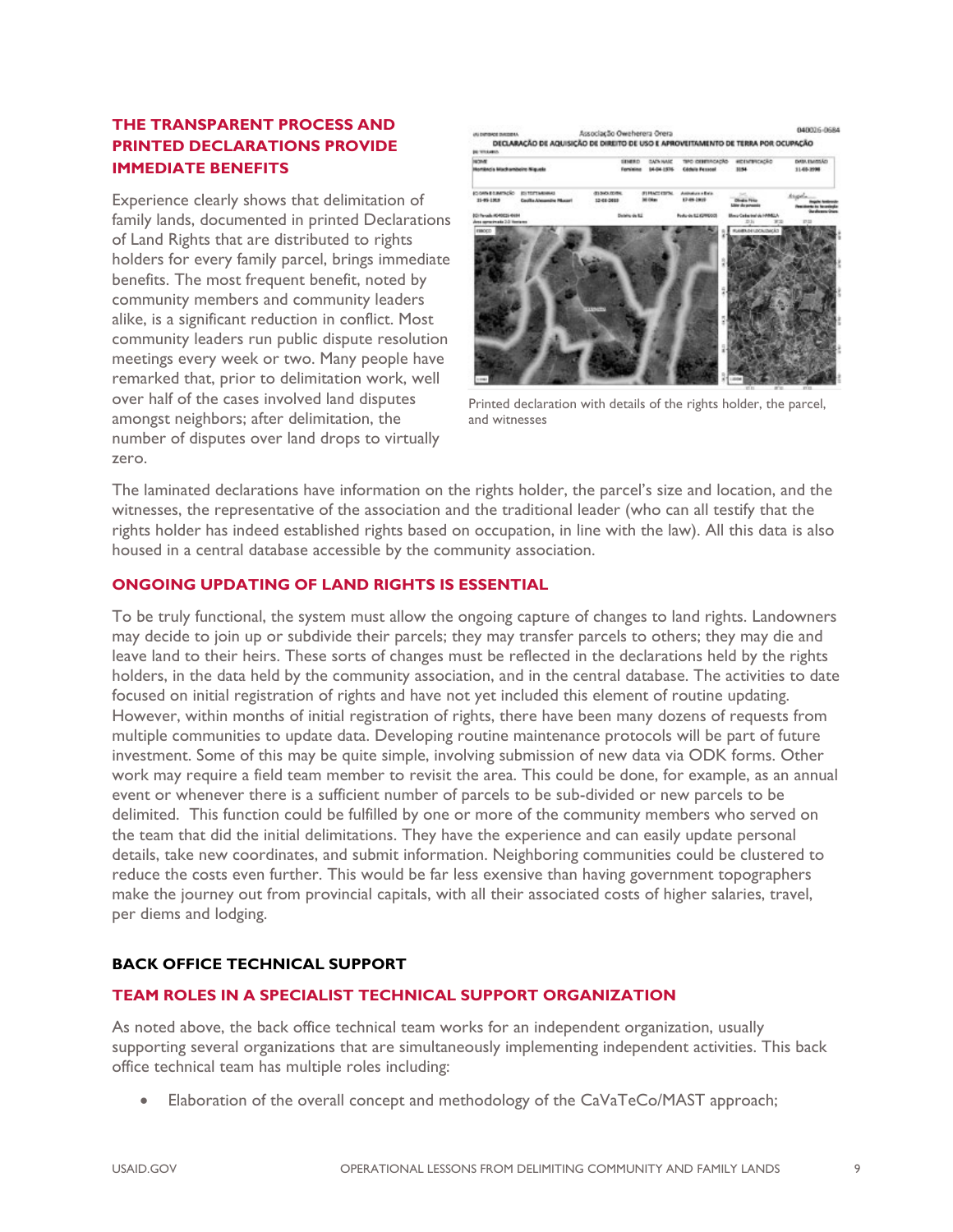- Design and maintenance of the ODK forms and the central database;
- Purchase of equipment including tablets and GPS devices;
- Preparation of materials such as satellite imagery;
- Training of field teams in the methodology and in the use of technology, including tablets with ODK forms, GPS devices, and maps;
- Quality control of data received from the field;
- Data processing and analysis;
- Routine advice and guidance to field teams; and
- Visualization of data on progress.

This specialist support is vital. Many organisations can learn to implement the field work; far fewer would find it easy to develop or maintain the suite of skills required for the back office work.

## **DEFINING THE DATA AND BEDDING DOWN THE SYSTEMS**

The key data include personal information of rights holders, the location and uses of land parcels, and data on witnesses. This includes all the data requirements of the Mozambican government's Land Information Management System,[4](#page-9-0) along with additional information. All data is gathered using customized ODK forms downloaded onto hand-held tablets. This process requires having someone with skills in designing and modifying ODK forms.

The central database is intended to serve as a single national repository for all land rights data under the People's Cadastre.<sup>[5](#page-9-1)</sup> It therefore needs to hold data from multiple activities in different locations that are implemented by various organizations. This requires a consistent core set of questions to enable analysis of the cumulative data from all activities as well as comparison amongst them.

During the initial learning phase, the teams identified glitches in some forms as well as common mistakes by field teams; based on these, several adjustments in the questions and in the design of the ODK forms as seen by users were made. These have now been finalized to include the questions, the sequencing, and the design of the forms so they can be readily used in new activities. Beyond the mandatory core data, it is also possible for a project to include additional custom-made questions.

# **SOFTWARE AND HARDWARE**

<span id="page-9-0"></span><sup>4</sup> Known in Portuguese as Sistema de Gestão de Informação sobre Terras, or SiGIT.

<span id="page-9-1"></span><sup>&</sup>lt;sup>5</sup> The People's Cadaster (Cadastro Popular in Portuguese) is an independent cadastral system that provides tools for community delimitation and land use planning and for the local certification of family and household rights in Mozambique.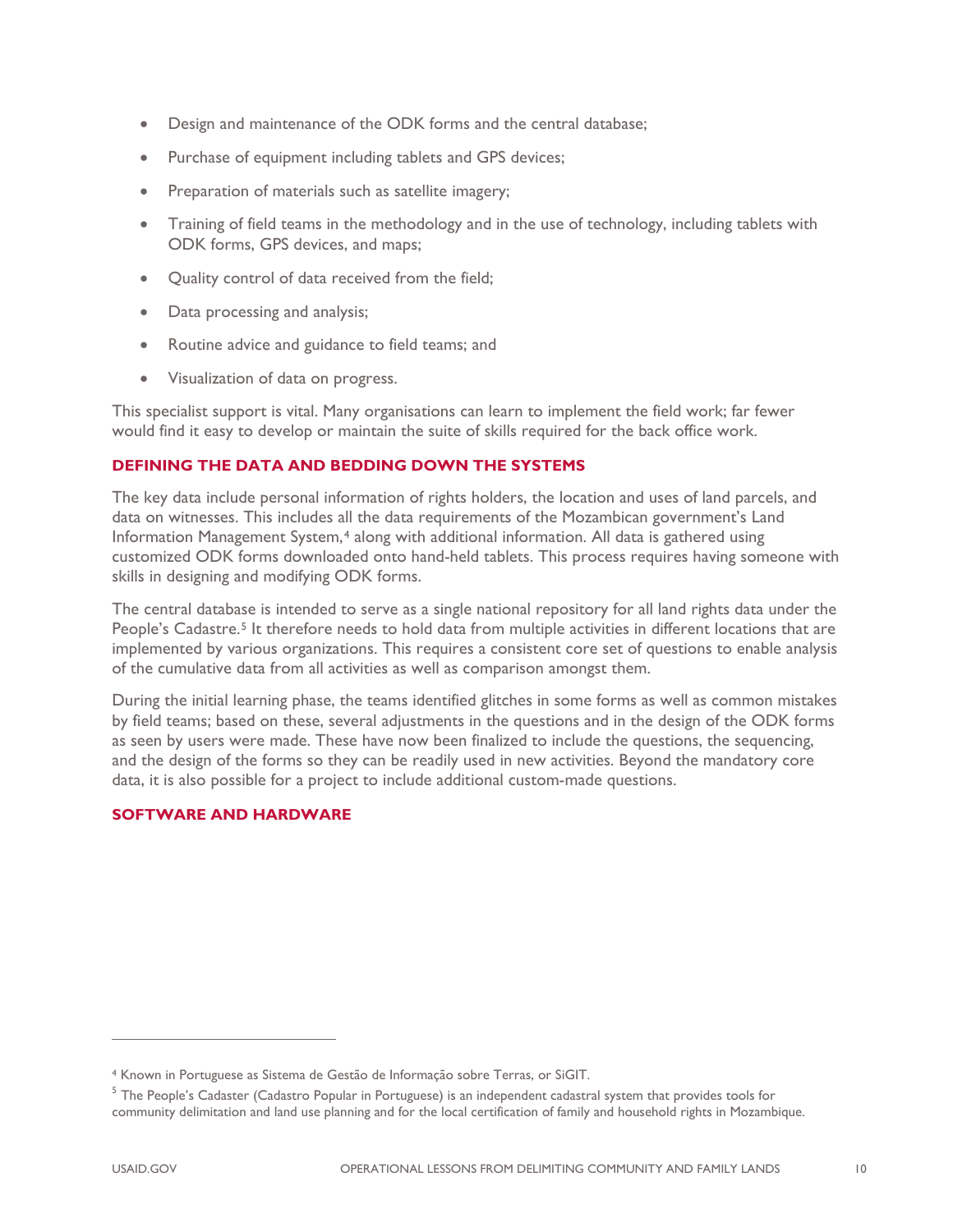There is continuous experimentation with the technology behind the process, such as software for mapping, and for managing and visualizing data. ILRG has to date been using free and open source software (FOSS), reducing the costs of annual license fees and subscriptions. The main set of software continues to include ODK for data collection forms, QGIS for mapping, and PostGreSQL as a database solution. However, the use of FOSS does not mean that these are cost-free, since the technical support required to maintain the software stack and keep these solutions working in an integrated fashion can be high. ILRG has begun to calculate more systematically the total cost of ownership in respect to these systems and to compare them with the costs of commercial off-the-shelf (COTS) software solutions, which are becoming increasingly configurable in ways that the business processes of the CaVaTeCo/MAST approach requires. It may be that a centralized platform would be both more secure and cheaper to maintain via the use of COTS.

In the field, ILRG found that the core set of data collection tools works well; this includes an inexpensive tablet (about US\$150 each) connected via Bluetooth to a GPS device (such as a Garmin Glo, costing about US\$120), supported by A3 color maps based on satellite imagery.

The imagery is freely sourced from Google Earth for non-commercial purposes and with proper attribution. The cost lies with printing the A3 maps. The quality is adequate, but the images tend to be a year or two old; this can cause some difficulties in interpretation by the field team, for example if there are new houses or fields that are not reflected on the maps, or if some features no longer exist. Up-to-date imagery would be preferable but can be very expensive.



The core set of tools for delimitation including tablet, GPS device, satellite imagery, and receipt book **ILRG MOZAMBIOUE 25** 

| Distinct Female Titlehold on | Nactores held by Woman (includes joint) itseld urean) |
|------------------------------|-------------------------------------------------------|
| 주인의 사업을 받았                   | 12 가격 가장 감사 소리가 있어요? 아이가                              |
| 1,360                        | 4.837                                                 |
| Distinct Male TitleVolders   | Hectores held by Men Oncludes Jointy held areas)      |
| 565                          | 1,919                                                 |

Screenshot of a page in the dashboard for the ILRG project in Ile

#### **DIGITIZATION**

One of the most time-consuming activities of District, Zambézia Province

the back office team involves digitization of data on community border and parcel boundaries. This process can run for four to eight weeks for a single community, with many communities being supported sequentially.

A team of two field staff can map between four and 15 parcels per day, depending on factors such as the availability of witnesses, plot size, ease of access based on the amount of vegetation around the plot, and ease of identification of the boundaries. A set of 30 teams working simultaneously on delimitation of family parcels in various communities could produce hundreds of submissions involving thousands of GPS coordinates every day, all triangulated with images of sketch maps that have been scanned and uploaded by the field teams.

We have found that recent university graduates, including interns with education in geography and GIS training, are perfectly capable of learning how to prepare the satellite imagery and digitize parcels based on data from field teams; one intern was able to routinely digitize 80 or more parcels per day. Each digitizer needs to have a workstation with at least one (and preferably two) screens.

#### **DATA DASHBOARDS**